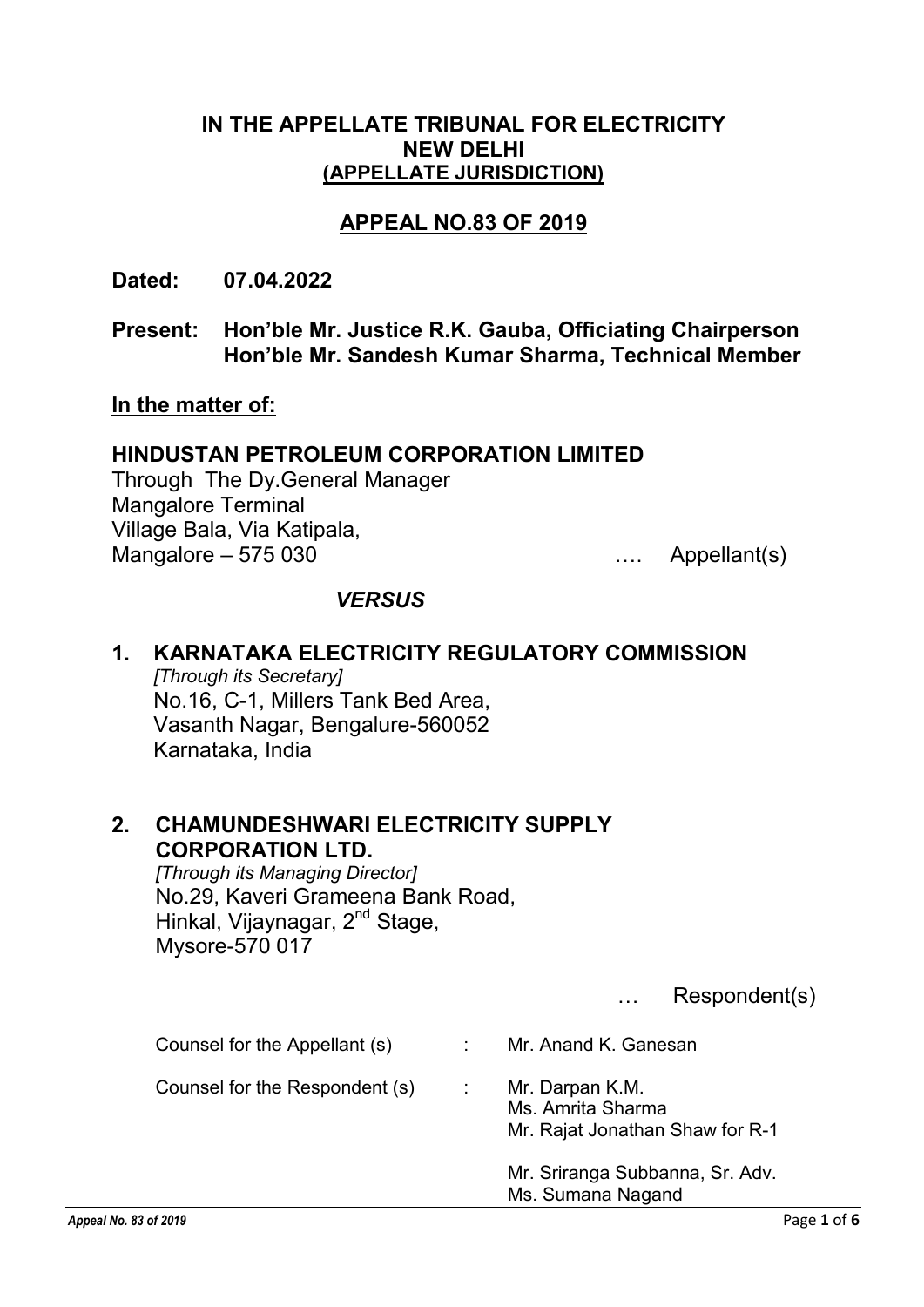Ms. Medha M. Puranik Ms. GayathriSriram Mr. Sanjay Reddyfor R-2

# J U D G M E N T *(Oral)*

## PER HON'BLE MR. JUSTICE R.K. GAUBA, OFFICIATING CHAIRPERSON

1. This matter has been taken up by video conference mode on account of pandemic conditions, it being not advisable to hold physical hearing.

2. The Appeal is by *Hindustan Petroleum Corporation Limited* (HPCL), a public sector company, engaged in the business of marketing petroleum and petroleum products. It seeks to question the correctness, legality and propriety of the order dated 14.05.2018 passed by the *Karnataka Electricity Regulatory Commission* (KERC) on the petition for annual performance review for financial year (FY) 2017-18, revision of annual revenue requirement for FY 2019-20 and revision of retail supply tariff for FY 2019-20 of Respondent *Chamundenshwari Electricity Supply Corporation Limited* (CESCOM) to the extent thereby the activity in the nature of the petrol/diesel storage plant operated by the appellant was categorized as HT-2(b) for FY 2019-20, the result being that the appellant's activities have been treated as commercial as against its claim that it should have been subjected to tariff for industrial category –  $HT-2(a)$ .

3. It appears when the petition of CESCOM was under consideration in response to the public notice that would have been issued and published, the appellant had submitted its objection on the above issue. It is appropriate to extract the following portion of the submission made by the appellant in the said objection petition: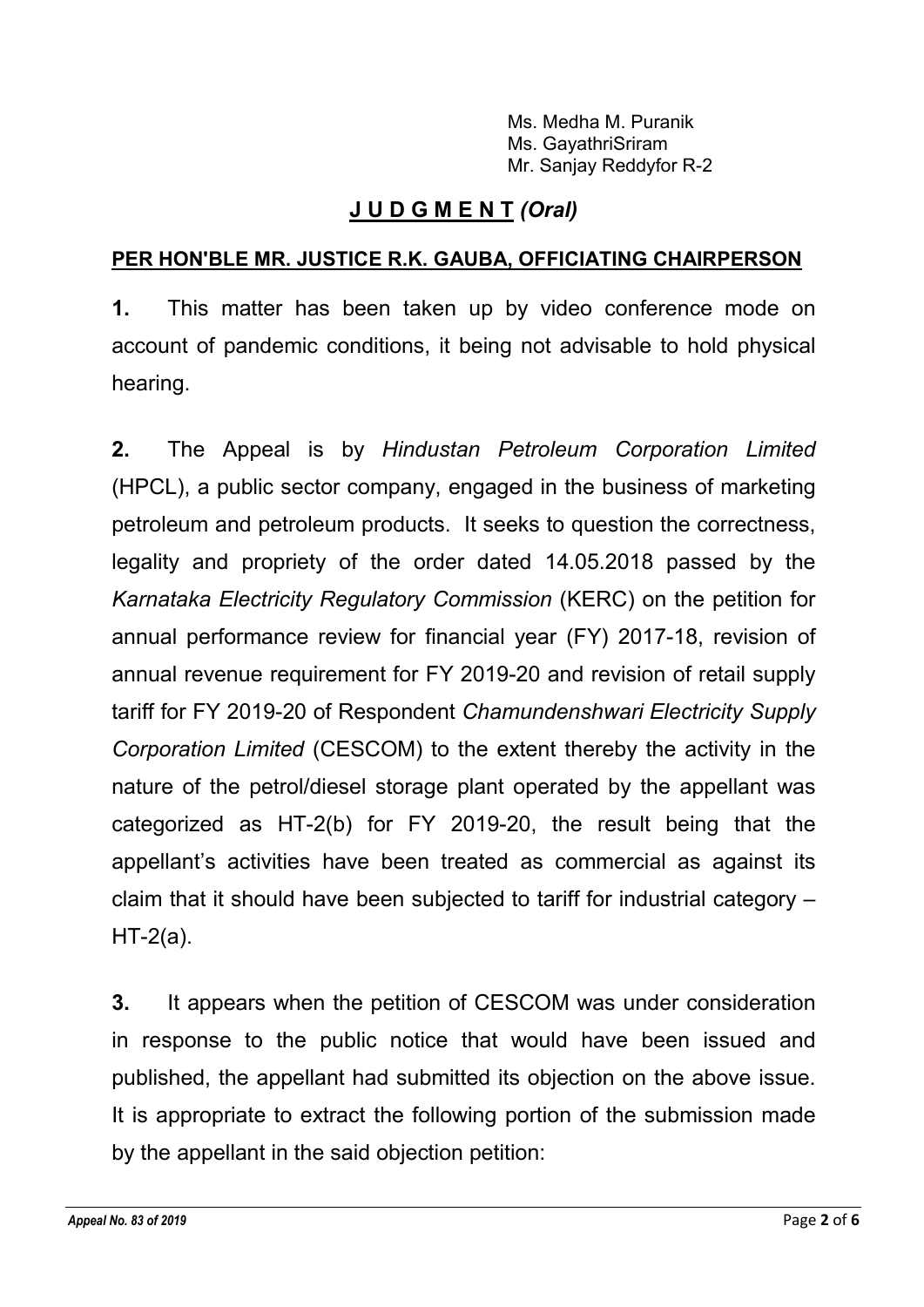*"8. It is submitted that the activity involved at each stage includes the following:*

- *a) Drawing the products for further distribution in bulk or wholesale;*
- *b) Storage;*
- *c) Packing in special containers or distribution in bulk or wholesale and also for usage of the consumers;*
- *d) Blending of certain other products and doping of Kerosene oil for differentiating the same for domestic and commercial uses;*

*9. The tank at HPCL's terminal are not meant for "storing" petrol/diesel products for days but for receiving the product from the pipeline and keep it their only for a few hours i.e. the time required for quantification of the product received. The product comes and goes out on a continuous basis and there is hardly any time left for the product to remain in the stored condition beyond a few hours.*

*10. I state that Hassan Terminal of HPCL is not a Petrol/Diesel and Oil storage plant rather it is a processing plant with petroleum pipeline project. The nature of activity carried at the Petitioner Corporation is purely an industrial activity which involves various processes detailed below as per the requirement of the Retailer:*

*I.Gasohol Product:As per Government of India norms, HPCL is required to blend 10% ethanol in petrol as a measure to reduce carbon emissions. Industrial Process involved for processing of Gasohol is Receipt of Motor Spirit thru Petroleum Pipe Line and procurement of following addictives:*

- *A. Ethanol,*
- *B. Erganite*
- *C. Anti Oxidents*

*These addictives are procured from outside agencies. These different addictives are stored in different Tanks and are pumped to blending unit where the proper blending of all these addictives takes places with Motor Spirit and the blended product is called Gasohol which is directly supplied to Retailers as per requirement.*

*II. Power Fuel: Power Fuel is a speciality petrol produced and marketed by HPC Industrial Process involved for processing of Power Fuel is Receipt of Motor Spirit thru Petroleum Pipe Line and procurement of addictives "Petrol Plus B +" from outside agencies.*

*Storing the same in different Tanks and pumping to blending unit where the proper blending of addictive takes place with Motor Spirit, changing the characteristics of the parent product and the*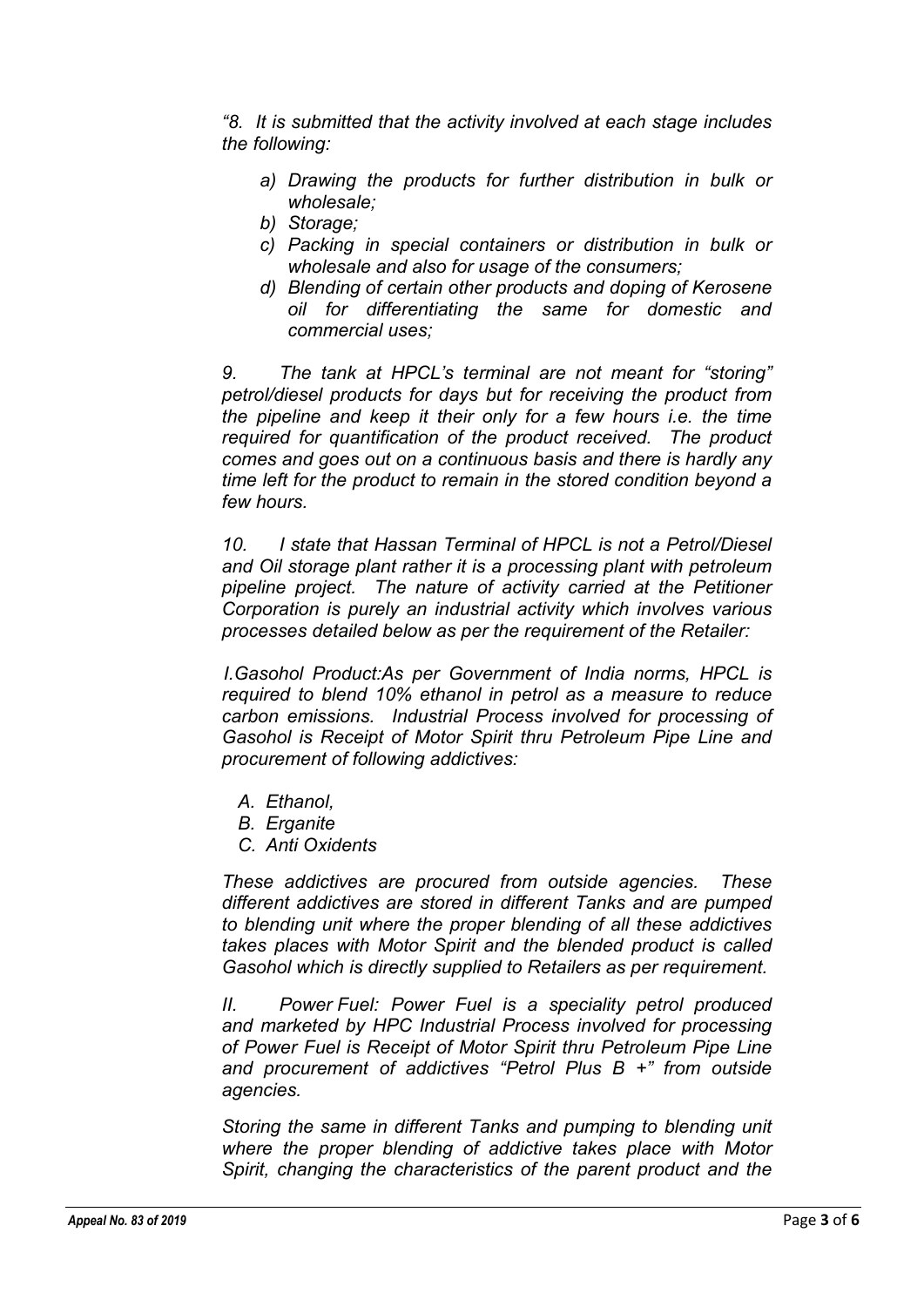*blended product is called Power Fuel which is directly supplied to Retailer as per requirement.*

*III. Turbojet Fuel: Turbojet fuel is a speciality diesel product produced and marketed by HPCL. Industrial process involved for processing of Turbojet fuel is receipt of High Speed Diesel thru Petroleum Pipe Line and procurement of addictive called "Diesel Plus A" from outside agencies.*

*These products are pumped to blending unit where the proper blending of both the products takes place, which changes the characteristics of the parent product and the blended product is called Turbojet Fuel which is directly supplied to Retailer as per requirement.*

*The diagrams of the said process are annexed as annexure-1 series for the kind reference of the Commission".* 

4. The Commission by the impugned order has described the activities covered by tariff schedule for HT-2(a) in the impugned order as under:

#### *"TARIFF SCHEDULE HT-2(a)*

*Applicable to Industries, Factories, Workshops, Research & Development Centres, Industrial Estates, Milk dairies, Rice Mills, Phova Mills, Roller Flour Mills, News Papers, Printing Press, Railway Workshops/KSRTC Workshops/ Depots, Crematoriums, Cold Storage, Ice & Ice-cream mfg. Units, Swimming Pools of local bodies, Water Supply Installations of KIADB and other industries, all Defence Establishments. Hatcheries, Poultry Farm, Museum, Floriculture, Green House, Bio Technical Laboratory, Hybrid Seeds processing Units, Stone Crushers, Stone cutting, Bakery Product Manufacturing Units, Mysore Palace illumination, Film Studios, Dubbing Theatres, Processing, Printing, Developing and Recording Theaters, Tissue Culture, Aqua Culture, Prawn Culture, Information Technology Industries engaged in development of Hardware & Software, Information Technology (IT) enabled Services / Start-ups (As defined in GOI notification dated 17.04.2015)/ Animation / Gaming / Computer Graphics as certified by the IT & BT Department of GOK/GOI, Drug Mfg. Units, Garment Mfg. Units, Tyre retreading units, Nuclear Power Projects, Stadiums maintained by Government and local bodies, Railway Traction, Effluent treatment plants and Drainage water treatment plants owned other than by the local bodies independently serviced outside the premises of industries/ Buildings for which the HT power supply is availed, LPG bottling plants, petroleum pipeline projects, Piggery farms, Analytical Lab for analysis of ore metals, Saw Mills, Toy/wood industries, Satellite*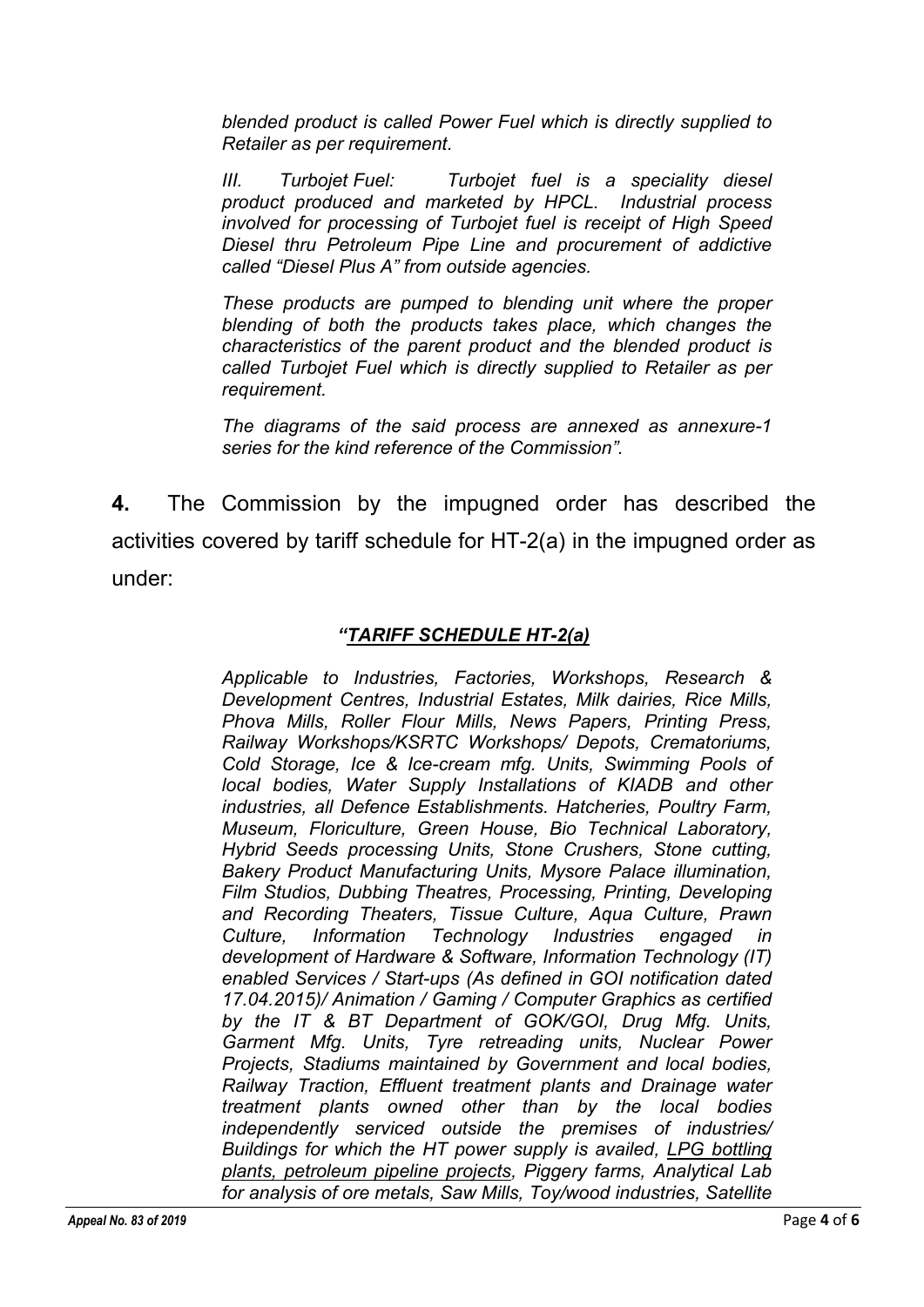*communication centres, Mineral water processing plants / drinking water bottling plants and Solid Waste Processing Plant."*

*(Emphasis supplied)*

5. In contrast, the activities covered by the tariff schedule for HT-2(b) category has been described and set out in the impugned order as under:

## "TARIFF SCHEDULE HT-2(b)

*Applicable to Commercial Complexes, Cinemas, Hotels, Boarding & Lodging, Amusement Parks, Telephone Exchanges, Race Course, All Clubs, T.V. Station, All India Radio, Railway Stations, Air Port, KSRTC bus stations, All offices, Banks, Commercial Multi-storied buildings. APMC Yards, Stadiums other than those maintained by Government and Local Bodies, Construction power for irrigation, Power Projects and Konkan Railway Project, Petrol / Diesel and Oil storage plants, I.T. based medical transcription centers, telecom, call centers, BPO/KPO, Diagnostic centres, concrete mixture (Ready Mix Concrete) units and Private Guest Houses / Travelers Bungalows.*

*(Emphasis supplied)*

- 6. The learned counsel for the appellant submitted, and the learned counsel for respondent/CESCOM did not plead to the contrary, that the impugned order of KERC does not dwell at all on the contentions raised by the appellant in the objection petition glossing them over. There is no discussion, not even a remote one, on the submissions made by the appellant before the Commission on the subject of categorization.
- 7. In these circumstances, we are unable to uphold the order to the said extent questioned. The learned counsel for the second respondent (CESCOM), however, pointed out that the impugned order has since run its course, it having been taken over by subsequent tariff orders. Be that as it may, the question of appropriate categorization by a reasoned order is still required so that error, if any committed, does not perpetuate. In these